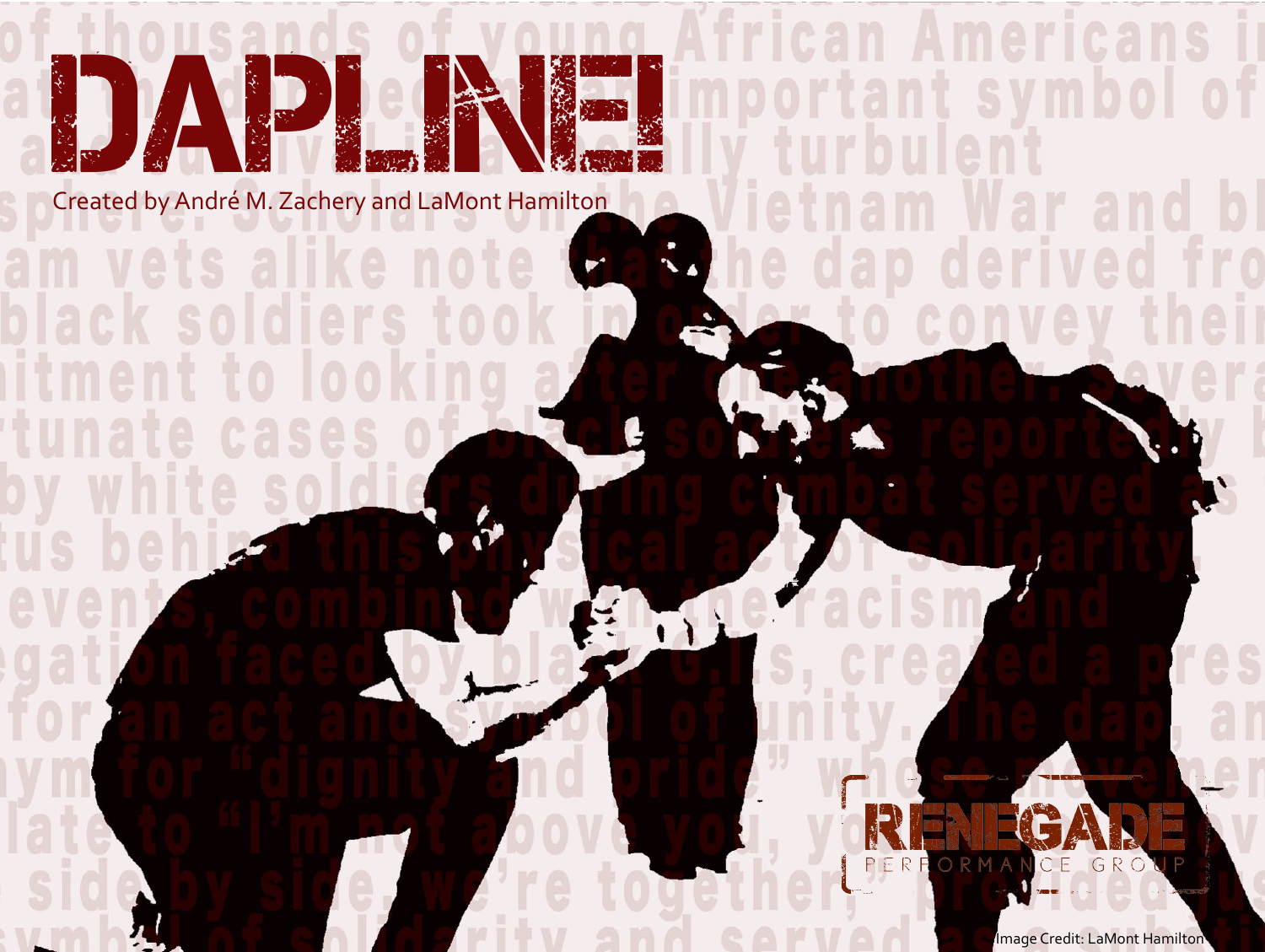

#### **Named one of Best Dance Shows of 2015 by The New York Times**

"It's both confrontational and intimate, the way that dapping can be both an expression of brotherhood and akin to the antler clashing of rutting moose."

**Brian Seibert, The New York Times, July 2015**

"a moving demonstration of community and solidarity" **Jaime Shearn Coan, - The Brooklyn Rail, August 2015**

"The idea of the dap is addressed both in spirit and, later in the piece, in technical execution. The viewer marvels at the unity and elegance of this corps of men, the clean architecture of their shifting arrangements and movements in space, the softness and tranquility that can emerge when masculinity is unshackled, given more than one narrow definition." **Eva Yaa Asantewaa, Infinite Body, July 2015**

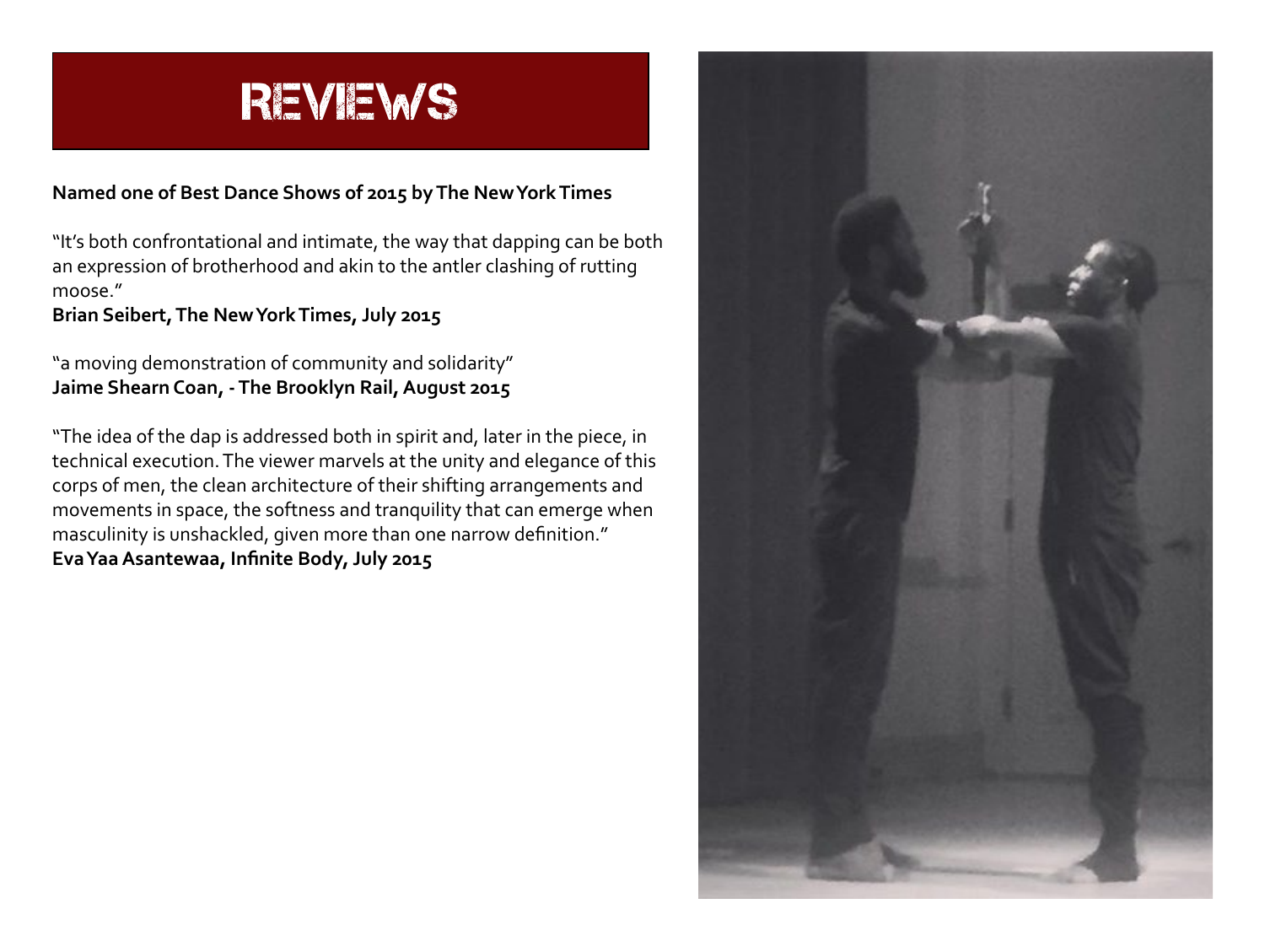

#### **CURATORS**

**LaMont Hamilton** (b. 1982) is an interdisciplinary artist based in Chicago who works primarily in photography, film and performance. Hamilton has been the recipient of several fellowships and awards including the MacDowell Colony, Smithsonian Artist Research Fellowship, Artadia Award, ArtMatters Grant and the City of Chicago's IAP Award. His residencies include Visiting Artist in Residence at Duke University in conjunction with African and African American Studies and SLIPPAGE: Performance|Culture|Technology and Bemis Center for Contemporary Art.

**Andre Zachery** (b.1981) is Brooklyn-based interdisciplinary artist who creates performances, interactive media installations, film, and sound art. He earned a BFA from the Ailey/Fordham program in 2005, and MFA in Performance & Interactive Media Arts (PIMA) from Brooklyn College in 2014. He is a recipient of the Caroline H. Newhouse Scholarship Fund and Sono Osato Scholarship Award for Graduate Studies through Career Transitions for Dancers, and PIMA Outstanding Student Award in 2013. Zachary is currently a Jerome Foundation supported 2015 Movement Research Artist-in-Residence.

#### **CREATIVE TEAM**

**Yaw Agyeman**: Vocal Artist **Emma K. Rivera**: Lighting Designer **Jeremy Toussaint-Baptiste**: Soundscape Designer

> Courtesy of the Schomburg Center for Research in Black Culture/NYPL Photo Credit: Bob Gore

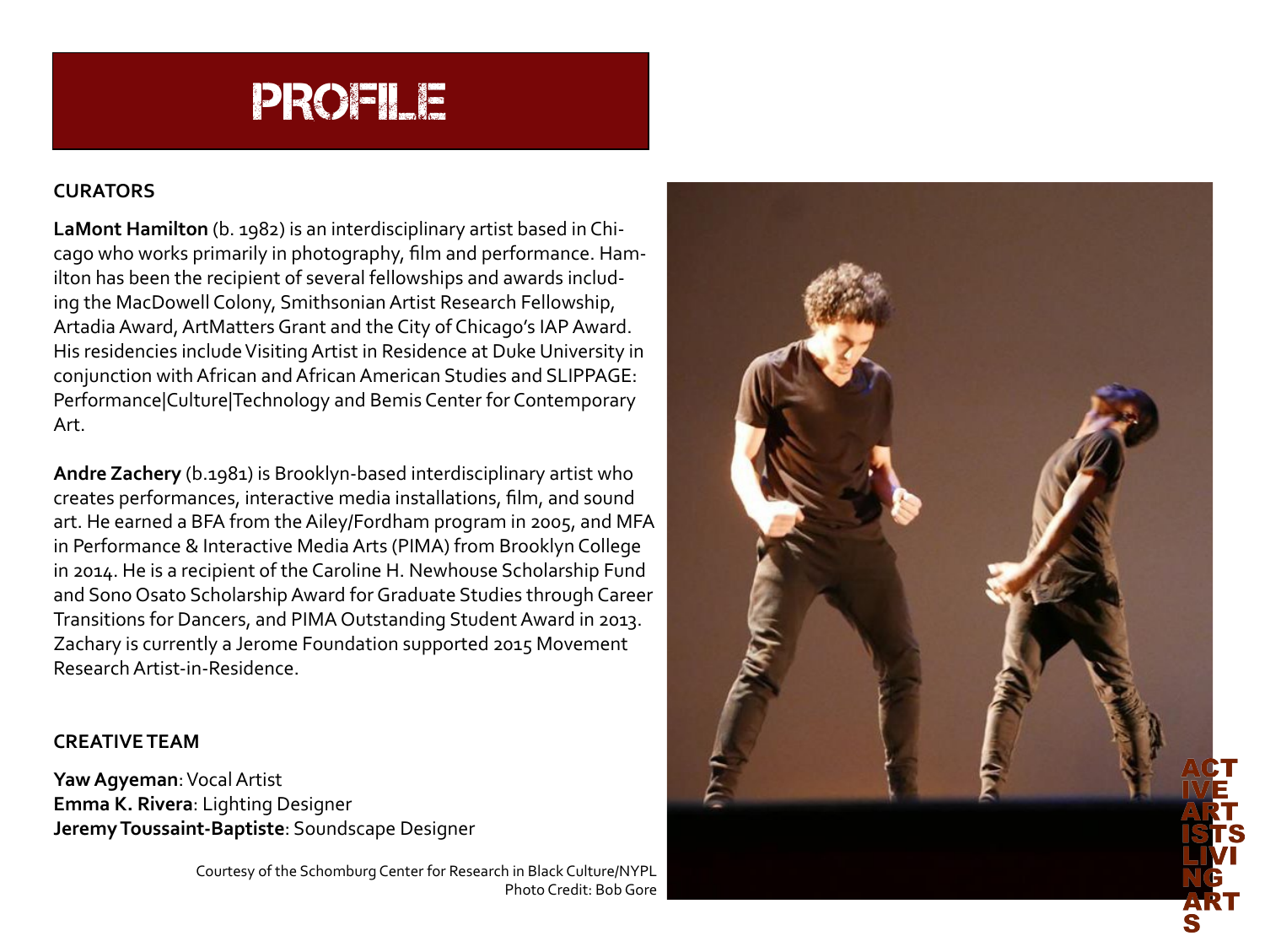## **HISTORY**

Dapline! is an evening-length choreographic work with 6-8 male performers stemming from the collaboration between André M. Zachery and visual artist LaMont Hamilton. This project looks at the origins and continued practice of "the DAP" or dapping; the intricate handshakes that serve as greetings usually between Black men in the United States. Developed by Black combat troops during the Vietnam War, giving dap was actually an acronym for dignity and pride. Currently, dapping is associated with urban Black youth and has been co-opted into popular culture, gang culture, and even professional sport culture through mass media marketing. The intention of this project is to show how at the root of dapping, there is a constant response of intimate understanding and connection in the face of oppression. We are looking at dapping as an inter-generational practice that is often misunderstood from the outside in, and for this performance to serve as an invitation to witness the subtle and unspoken conversations between Black men in our country. This performance seeks to be a public engagement opportunity over the ever-relevant issue of Black existence in the United States relating to masculinity and image.



Courtesy of the Schomburg Center for Research in Black Culture/NYPL Photo Credit: Bob Gore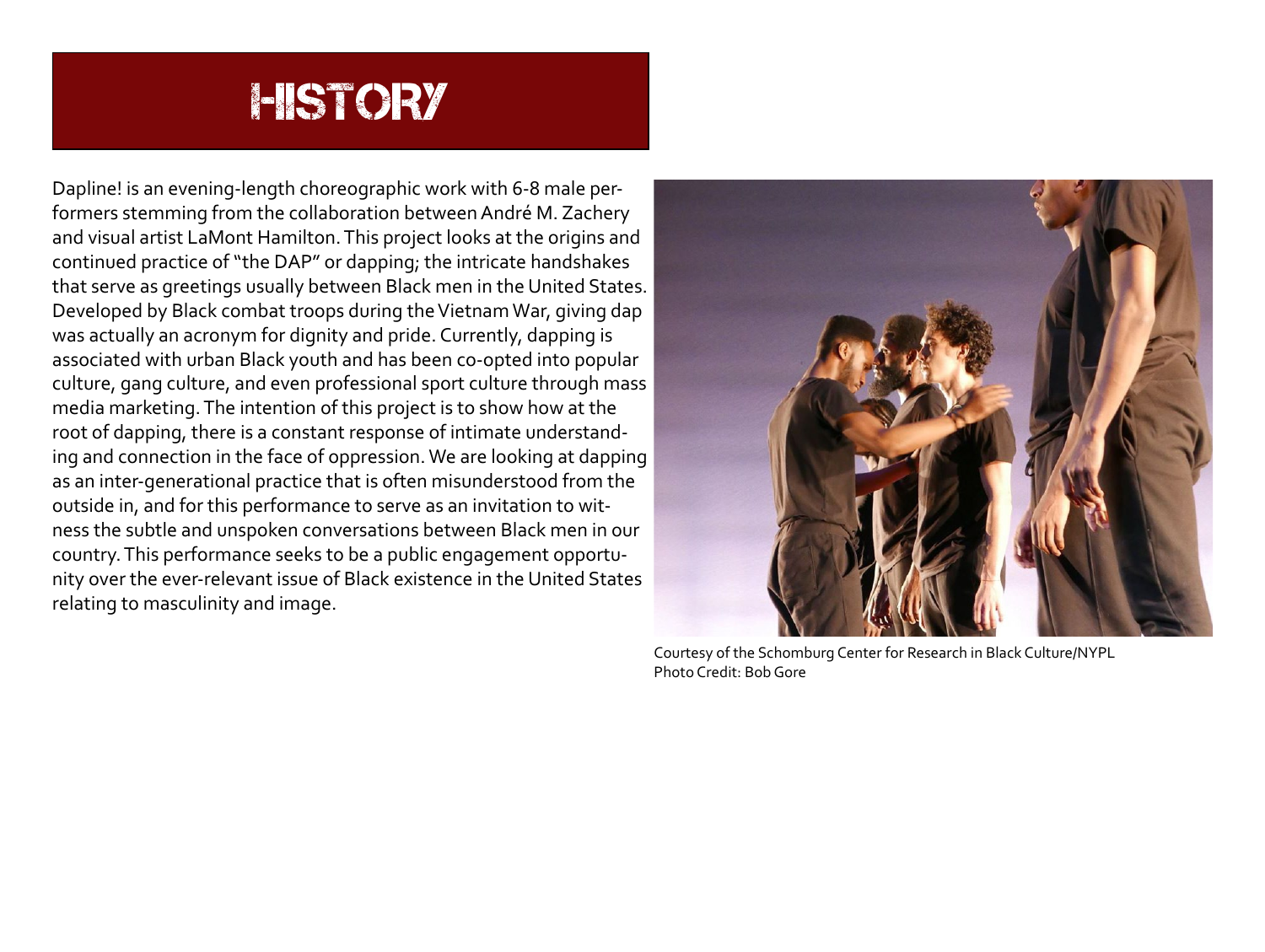# TOURING PACKAGES



#### **Theatrical Rendition**

- Full-Length Performance 60 minutes
- 6-8 performers + Vocal Artist
- Full Lighting Setup



#### **Media Installation (Video and Projection Design)**

- Gallery Rendition: Immersive Performance
- Partially Cast / 3 Performers 60 minutes
- Video Installation

Courtesy of the Schomburg Center for Research in Black Culture/NYPL Photo Credit: Bob Gore

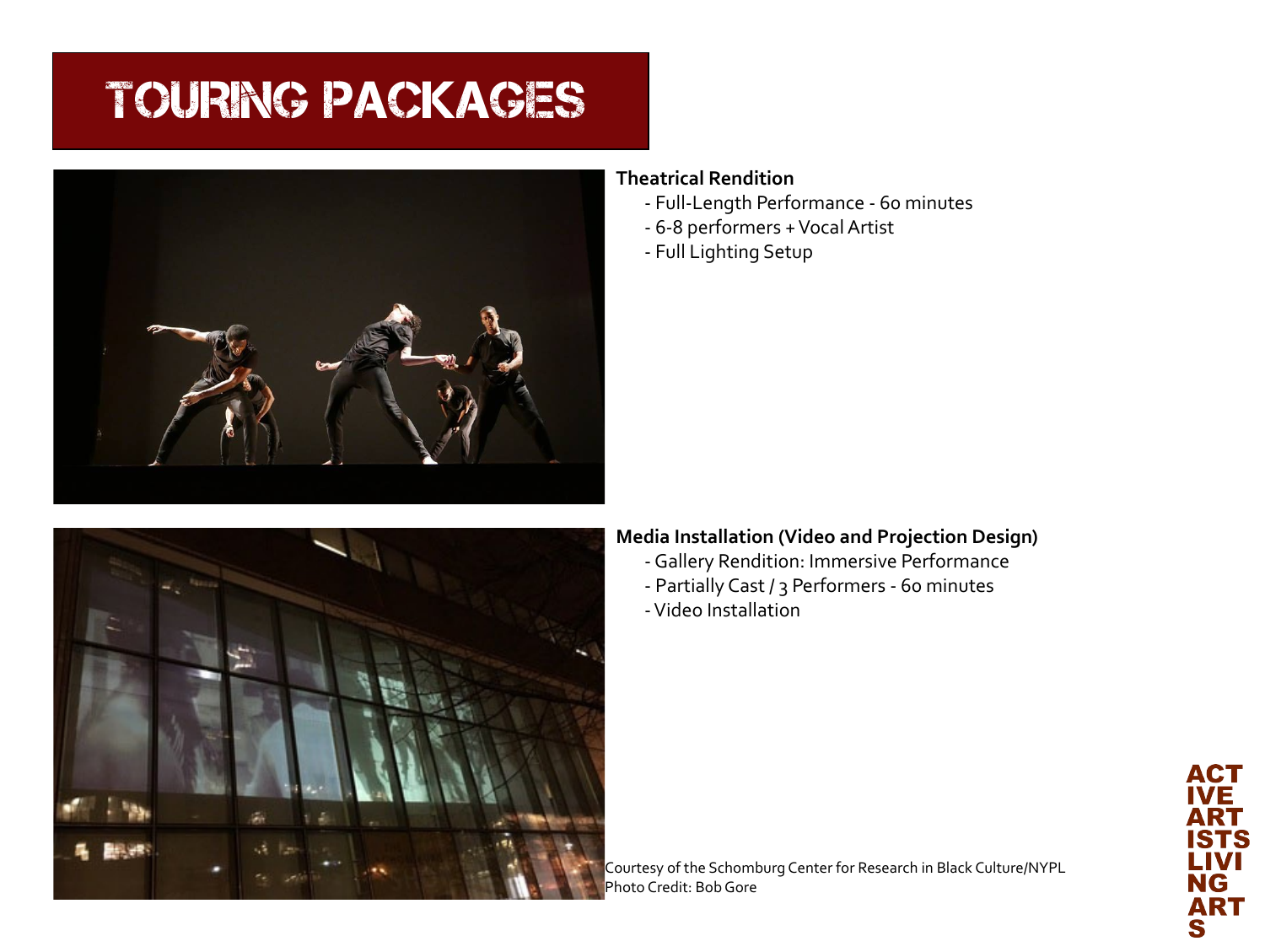## PERSONAL NOTES

#### **Excerpt from** *Necessary Language: Critical Text for Dapline! André M. Zachery*

Coded language is used within every idiom of Blackness. From the mother continent to the various Diaspora, it is at once comical, tragic, euphoric and reflective. It is amorphous. Yet this language is universally understood between Black bodies from disparate origins and timeframes. It is the bond that defies the laws of human understanding and speaks to the divine existence that have guided the spirits of those that came before and those yet to come through temporal vessels.

This performance and visual project is beyond an artistic statement, it is a glimpse into a galactic spectrum. Like a beam of ultraviolent light shooting through a tiny opening in a black hole, illuminating a small passage of intimate hieroglyphics rendered invisible by the darkness. As brother Curtis Mayfield exclaimed, "….right on for the darkness…"



And yet, here we are. Gathering to pay homage to those that made sacrifices willingly and unwillingly under the brutal circumstances of their times. To those that found their way home, through life and death – to the ones that patiently waited on their return. To the omega of their circle that ends at our now anxious alpha moment.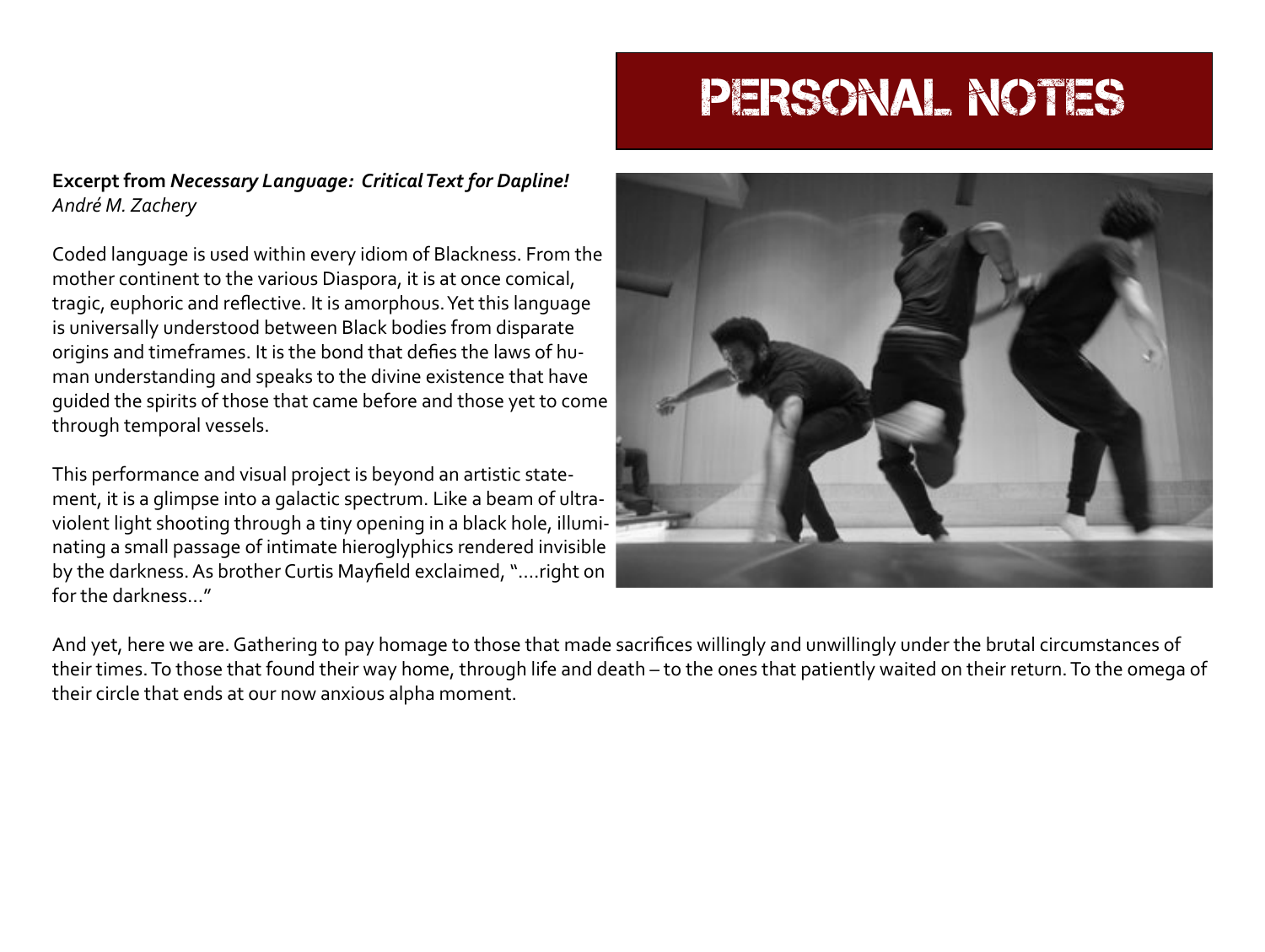#### **Excerpt from** *Linear Notes Revisited LaMont Hamilton*

With Dapline! (the performative element of Five on the Black Hand Side) the pièce de résistance of the night, what's at play is not a literal translation of the dap, the root of the piece. What's at play is something more, something ephemeral, heady (as the work has been called). What's at play is a feeling, feelings. What we've attempted is to elicit just that space in between, where the dap moves (intergenerationally) and moves (the stirring sensation of love, brotherhood, solidarity). To quote Fred Moten, "what occurs...is the emergence of an art and thinking in which emotion and structure, preparation and spontaneity, individuality and collectivity can no longer be understood in opposition to one another."

The spirit of brotherhood moves through this entire showcase. It's an initializing embrace that locates the continued usefulness and relevance of unity in the face of the current societal issues and tragedies. Not "Black Lives Matter" but



blackness as matter moving throughout the space. Real and present. The interest here is connections, connectivity, connected material. Those hidden intersections. What animates this work is the notion of "self-deconstruction infused with the desire for another freedom." A disruption or eruption (perhaps more appropriately) that is a railing against, and doubled as, a reclamation of histories otherwise appropriated and misrepresented.